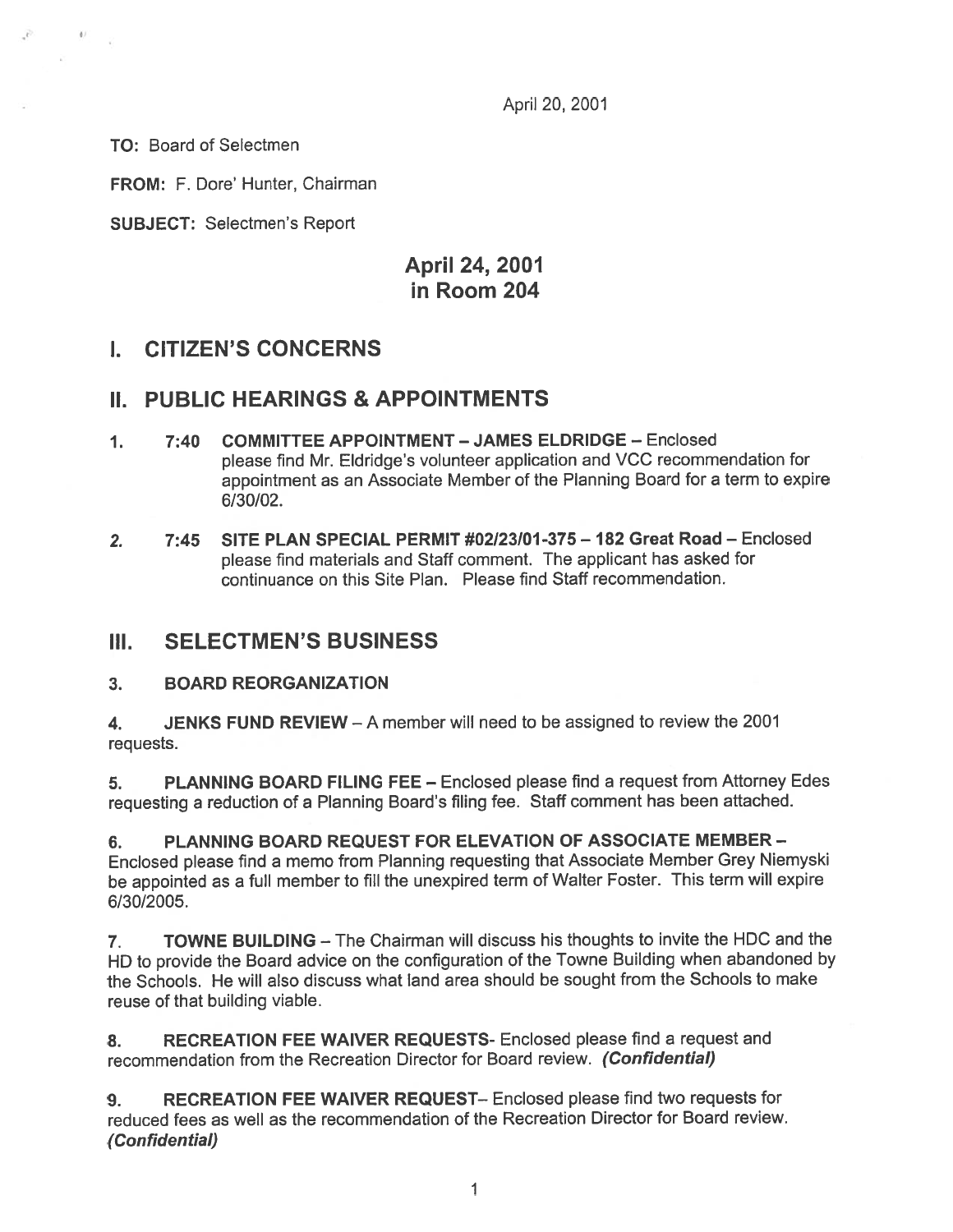### 10. OTHER BUSINESS

### IV CONSENT AGENDA

11. ACCEPT MINUTES — Enclosed please find the minutes of February 27, and March 20,2001 for approval.

12. COMMITTEE APPOINTMENT - Enclosed please find VCC's recommendation to appoint Mr. Robert Whittlesey as <sup>a</sup> member of the Acton Community Housing Corp. with <sup>a</sup> term to expire June 30, 2004.

13. ACTON LIONS CLUB – Enclosed please find the annual request from the Lions Club for the fair to be held on June 27-July 1 this year for Board action.

14. ACCEPT GIFT – Enclosed please find three requests from the Citizens Library for acceptance of Tot Time contributions and "In memory of Phyllis Span" for Board action.

15. ACCEPT GIFT — Enclosed please find <sup>a</sup> reques<sup>t</sup> for acceptance of two portable defibrillators for use in the police cruisers from the Acton Lions Club for Board action.

16. ACCEPT GIFT — Mr. John Feely and Ms. Doris Ricci have sent <sup>a</sup> check for \$100.00 in appreciation of the work the Emergency Management staff does for the community for acceptance by the Board.

17. ACCEPT GIFT – Ms. Barbara Morse has sent a check for \$50.00 in appreciation of the work the Emergency Management staff for acceptance by the Board.

18. ACCEPT GIFT — Enclosed please find a request from Acton Garden Club the Board to accep<sup>t</sup> \$40.00 from proceeds of their Cook Book Sale for acceptance by the Board.

19. ONE DAY LIQUOR LICENSE – Enclosed please find a request from LeLyonnais Restaurant to be open Mother's Day for Board approval.

20. DECLARATION AS SURPLUS — Enclosed please find <sup>a</sup> reques<sup>t</sup> for disposal of <sup>a</sup> Xerox machine model 5303 from the Citizen's Library for action.

### V. TOWN MANAGER'S REPORT

# Vi EXECUTIVE SESSION

#### ADDITIONAL INFORMATION

Enclosed please find additional correspondence that is strictly informational and requires no Board action.

#### FUTURE AGENDAS

To facilitate scheduling for interested parties, the following items are scheduled for discussion on future agendas. This IS NOT <sup>a</sup> complete Agenda.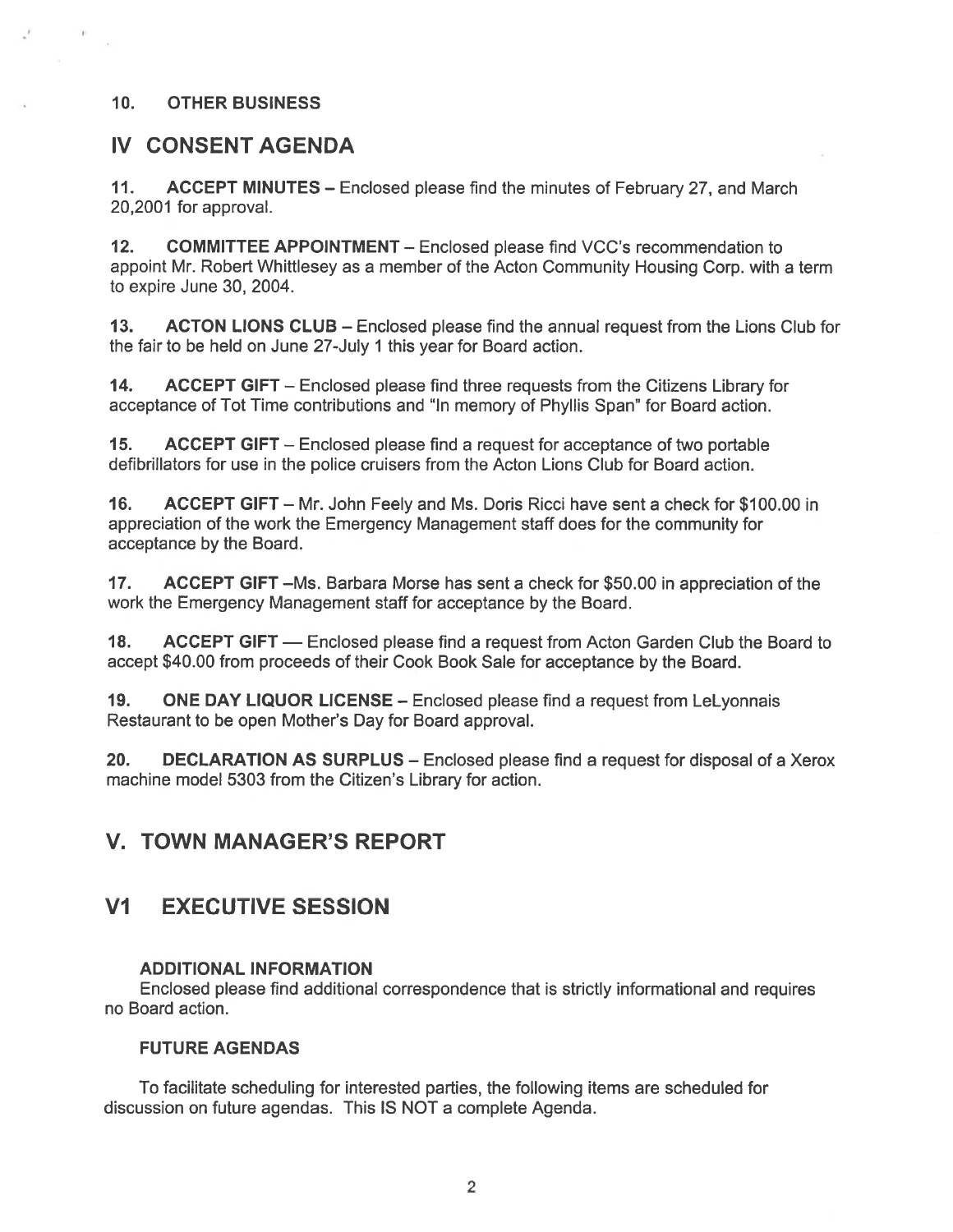#### GOALS 2000-2001

- 1. To obtain facilities plan and bring to Fall Town Meeting. (Dore')
- 2. Determine future of Vallencourt House 17 Woodbury Lane. (Herman)
- 3. Revisit the 2020 process and review make-up and consider expand or reduce the membership. (Peter)
- 4. Provide looking at salary levels in the organization, include liaison with Personnel Board (Trey /Peter)
- 5. Review Board of Health duties to expand its role so it becomes <sup>a</sup> more visible department. (Pam)
- 6. Formulate charge and suggested membership list for <sup>a</sup> "Long Range Planning Committee" (Ashton):

#### FY 2000 GOALS carried forward

- 7. Develop <sup>a</sup> comprehensive Beaver Nuisance policy (Pam)
- 8. Work with the Planning Board to implement the goals, objectives and strategies of the Master Plan update (Peter/Trey)

revised 9/26/00

ŵ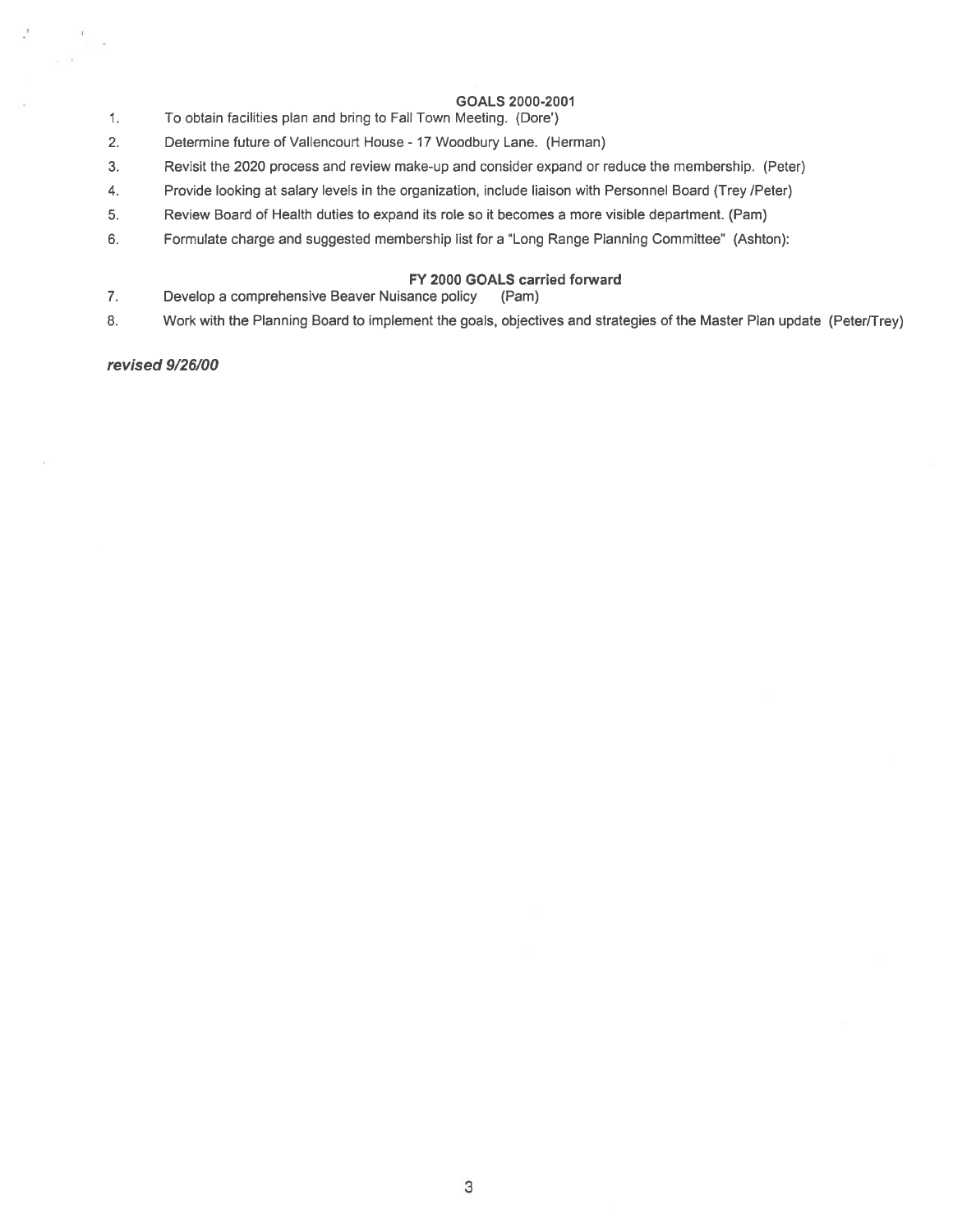#### SELECTMEN'S MINUTES APRIL 24, 2001

Present: F. Dore' Hunter, Peter Ashton, Trey Shupert, Walter Foster, Pamela Harting-Barrat, Town Manager and Assistant were present. The Meeting was televised.

## CITIZEN'S CONCERNS

Gena Manalan spoke about the failed Zoning Articles with regard to Kelley's Corner. She urged the Planning Board to address other critical issues that need attention. She suggested we look at <sup>a</sup> noise and light bylaw. She used Lexington as an example. She asked that they do not pursue more zoning until 3 years after the sewer project is completed. She presented the Board with <sup>a</sup> petition from the citizens in this regard. Staff was asked to forward this petition to the Planning Board.

John Prendiville — Spoke about the draft minutes of the Board of Selectmen 3/20/01 and his concern that he and Sid Johnston were not represented properly.

Dote' explained his position with regard to adding items to minutes and said they would discuss this reques<sup>t</sup> later in the meeting.

# PUBLIC HEARINGS & APPOINTMENTS

Committee Appointment — James Eldridge as Associate Member of the Planning Board. PAM HARTING-BARRAT – Moved to appoint Mr. Eldridge as an Associate Member of the Planning Board with <sup>a</sup> term to expire 6/30/02. TREY SHUPERT — Second. UNANIMOUS VOTE.

Site Plan Special Permit - 02/23/01-375 - DORE' HUNTER - Moved to continue the site plan until May 8 at 7:35 P.M. TREY SHUPERT — Second. UNANIMOUS VOTE.

Superior Trading Corporation — 790 Main Street — Garry Rhodes explained the process that he used with regard to following up on <sup>a</sup> complaint received about car storage at Great Road. He asked that the license be approved with conditions in his memo.

Mr. Wagner spoke about the use of the property and his concern for the choices for his property and he did not want the license to change at all. The Board explained that they were only formalizing conditions already tied to the license.

DORE' HUNTER- Moved to recommend the license as noted with the conditions as drafted by the Building Commissioner. TREY SHUPERT - Second. Walter Foster Abstain. 4 AYES, One Abstention. Motion passes.

# SELECTMEN'S BUSINESS

**BOARD REORGANIZATION – DORE' HUNTER - Moved to nominate Peter Ashton as** Chairman. Trey Shupert — Second. . UNANIMOUS VOTE.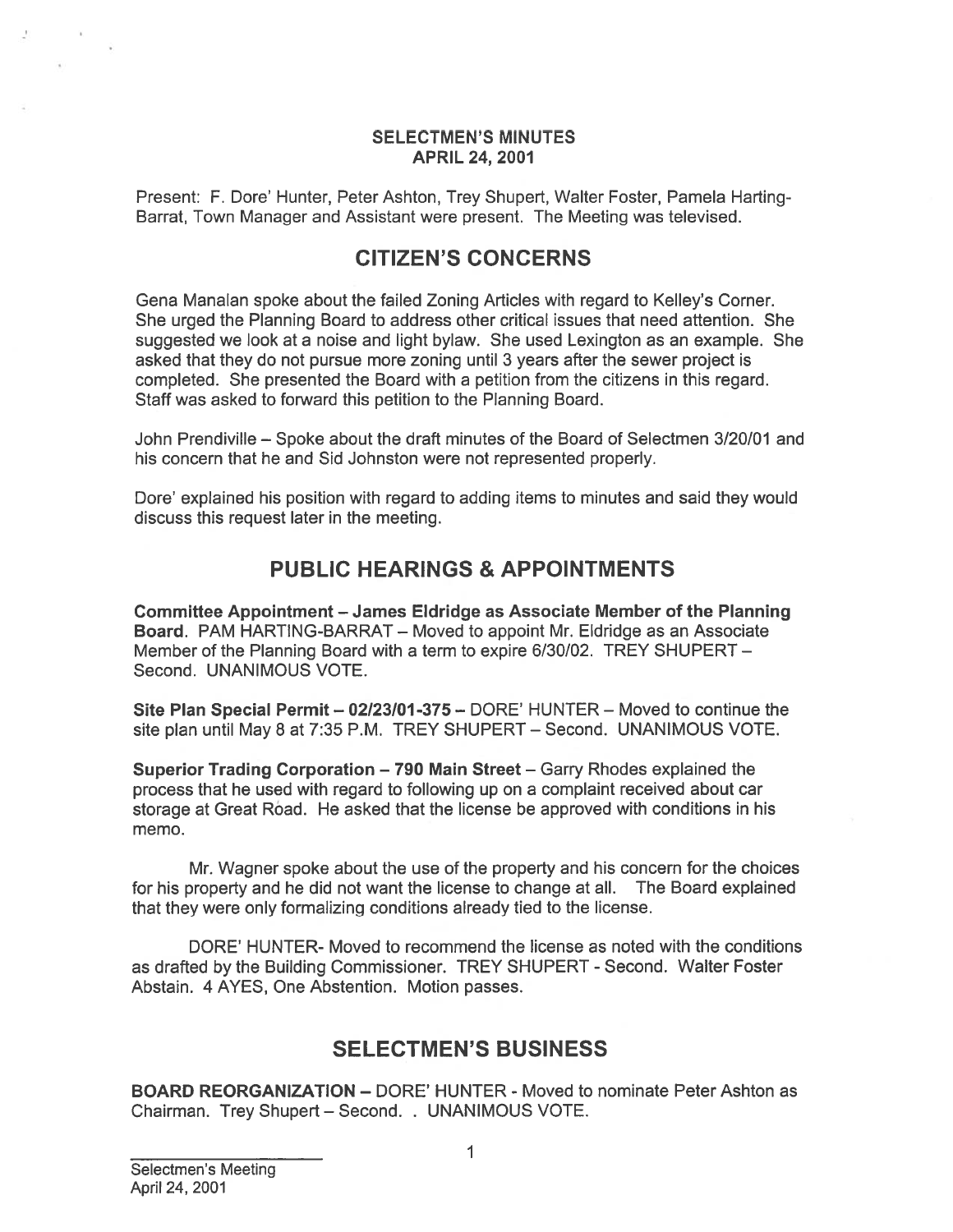PETER ASHTON -Moved to appoint Trey Shupert as Vice-Chairman. PAM HARTING BARRAT — Second. UNANIMOUS VOTE

PETER ASHTON — Moved to appoint Pam Harting-Barrat as Clerk. TREY SHUPERT. Second. UNANIMOUS VOTE

PUBLIC SAFETY FACILITIES- Dore' read his proposed Motion and asked for <sup>a</sup> Second. TREY SHUPERT Seconded for discussion.

Dore' urged anyone who wanted to participate in the process to let him know. They welcome the help. Peter agreed and urged anyone interested to come forward. It will be open and held under the rules of the Open Meeting Law and encouraged those who want to come and listen to come to the meetings. Walter noted the e-mails of people interested in participating and urged an outreach to those interested. PETER ASHTON -Moved to appoint Trey Shupert as V<br>BARRAT – Second. UNANIMOUS VOTE<br>PETER ASHTON – Moved to appoint Pam Harting-Barr<br>Second. UNANIMOUS VOTE<br>PUBLIC SAFEEY FACILITIES- Dore' read his propose<br>Second. TREY SHUPERT

Pam noted her concern that it be an open process and have as many people involved as possible.

Trey noted that the first sewer meeting had over 40 people attend and split up into taskforces. Some of the taskforces would only take <sup>a</sup> couple of weeks and then disbanded and others remained.

Dore' wanted to set up a task force for the building contract.

Charles Kadlec — Spoke about the suggestions formed by citizens he has been speaking with. He felt it should be an independent committee. He urged them not to set up <sup>a</sup> committee as outlined in the Motion.

Dore' replied to Charlie's comments and assured that he had been thinking very hard in the pas<sup>t</sup> couple of days about how to handle this.

Anne Kadlec asked that it the motion be defeated. She said the committee should develop the taskforces and not to limit the Steering Committee.

Peter responded that we want to develop volunteers.

John Prendiville noted that <sup>a</sup> steering committee made up of at least half by citizens would be desired. He felt we needed an effective organizational modle.

Anne Chang —Urged that Frank, Bob and Dean be par<sup>t</sup> of the process and have input to decisions. She felt we need to design <sup>a</sup> building with their comments in mind and have it function as <sup>a</sup> Police Department.

Al Doskocil — He noted that we needed an affective outreach program and equal votes and he felt we should have at large representatives of Citizens on the steering commiffee.

Paul Hoff — Police Task force — Need to let people know we are starting fresh.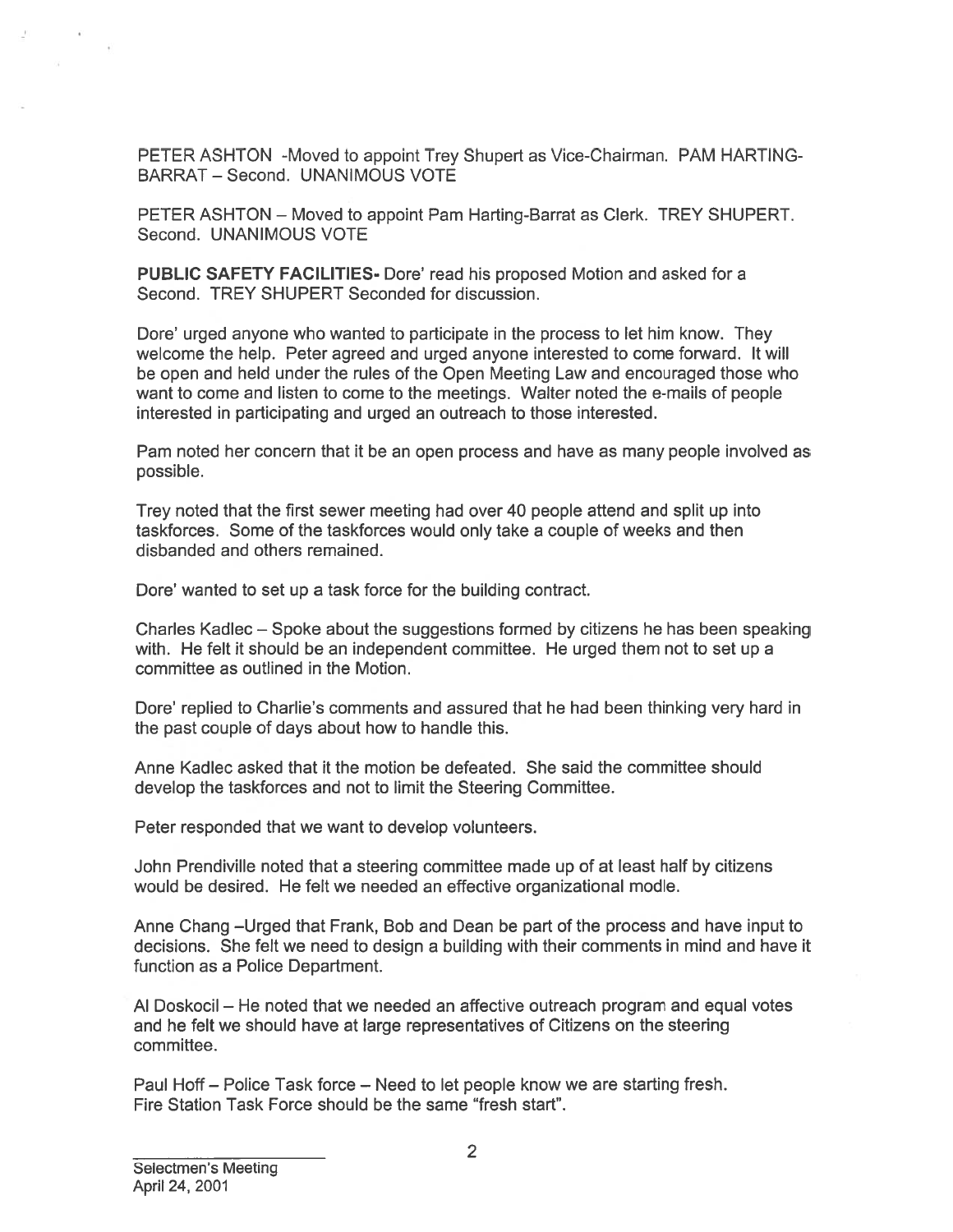Dore' noted that some of the materials could be re-used like the Topo to see where the rocks are.

Paul said in no way was he asking them to not to reuse some of the materials.

Lois Doskocil — She noted that we need to look at other architects and she has been visiting fire stations and did not want to see the same firm used.

Pam felt we needed <sup>a</sup> third group to look at this and to suppor<sup>t</sup> the public safety's needs. She felt we needed to have separate new blood, that is <sup>a</sup> fresh start. She wanted the Chiefs involved and we need to throw <sup>a</sup> large net to ge<sup>t</sup> more people such as the school community involved.

Dore' asked if Charlie wanted to be <sup>a</sup> member. He did and Dore' adjusted his motion supported by the seconder to reflect the need for an additional 2 people and others as needed to be appointed by the Board of Selectmen.

John Prendiville — Noted that he agreed with Pam Harting-Barrat's opinion for the new Steering committee.

Chris Ellicks — Asked that two union officials be added to the Motion. He also asked how they were to address NFPA Standard 1710.

Dore' and Don noted the union officials are welcome to continue to attend all meetings.

Al Doskocil — He believes in the Acton citizen's intelligence. And that they can suppor<sup>t</sup> it if it is presented properly.

An unnamed citizen stated the Proposal at Town Meeting lost credibility and it needed to be regained and then we would be building something useful.

DORE' HUNTER - MOVED that the Board of Selectmen continue the Public Safety Facilities Building Committee (PSFBC), as an advisory body to the Board of Selectmen, charged with the mission of bringing forward plans which may go to Town Meeting for approval of Dore" noted that some of the materials could be re-used like the Topo to see where the<br>Cost are, are, as a saking them to not to rease across of the materials.<br>
Cols Doskocil – She noted that we need to look at other archi

1) Construction of <sup>a</sup> new and renovated, or all new, Police Station on the presen<sup>t</sup> site; and

2) Construction of <sup>a</sup> new Fire Station on the Route 27 site near the Route 2A intersection; and

3) Any necessary renovations in the existing Fire Stations; and

4) An appropriate position to be taken by the Town in regard to whatever may be the purported de facto mandates contained in National Fire Protection Association Standard 1710, as it may finally be approved.

In this regard, as par<sup>t</sup> of my Motion, I ask that the Board designate Trey Shupert and myself as CoChairs of the PSFBC, that the PSFBC continue to be further composed of original members Jack Reetz from the FinCom; Director of Municipal Properties and the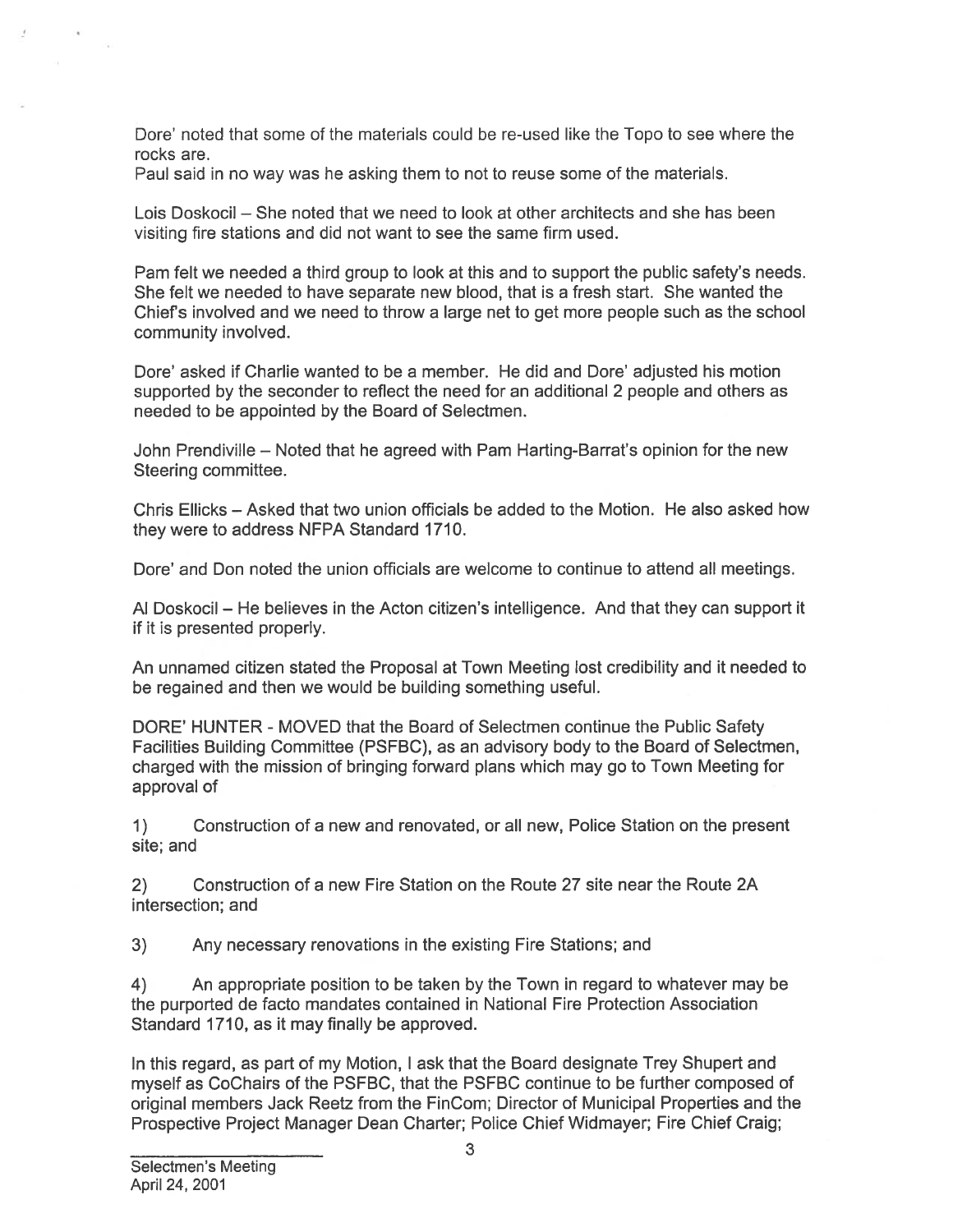Assistant Town Manager Murray, the Town Manager ex officio; the architect ex officio, Charles Kadlec, the Chairs of any Task Force not otherwise designated, and two other citizens, with others appointed as needed. That the PSFBC as it goes forward function as the steering committee for the several Task Forces reporting to it and accep<sup>t</sup> any willing citizens to be members of the Task Forces, that initially the following Task Forces be organized, tasked and led as follows:

Police Station Task Force - Tasked with a fresh start on the plans for a proposed new Police Station, including Combined Dispatch and Fire Administration offices, at the 365371 Main Street site, including reuse of the 1965 police building if such would be cost and function effective, to be Co-Chaired by Chief Widmayer and Dean Charter; and

2A/27 Fire Station Task Force - Tasked with a fresh start on the plans for an additional Fire Station on the Town owned land along Route 27, near the Route 2A intersection, at about 665-659 Main Street, to be Co-Chaired by Chief Craig and Dean Charter; and

Existing Fire Station Renovations Task Force - Tasked with determining what needs to be done in the nature of capital repairs or renovations to the three existing Fire/Ambulance Stations in South, Center and West Acton, to be Chaired by Chief Craig; and

Fire Department Response Task Force -Tasked with the development of reliable predicted fire and medical emergency response time data using the FLAME software program, or other appropriate means, to validate the need to erect <sup>a</sup> 4th Fire Station and also <sup>a</sup> study of the effect of various potential staffing and equipment configurations in four Fire Stations, and further to formulate <sup>a</sup> policy statement for potential adoption by Town Meeting concerning the applicability and/or non-applicability of portions of the proposed NFPA Standard 1710, as such may be finally adopted, to Acton, to be CoChaired by Jack Reetz, who has already begun work with the FLAME program, assuming he is willing, and <sup>a</sup> senior Fire Fighter to be appointed by the Town Manager.

Communications Task Force - Tasked to provide publicity and outreach to keep the citizens informed concerning the nature of the evolving proposals, and the final product. The existing AWAC (ex-SAC) Communications Task Force (Nancy Tavernier, Ann Chang, and Art Gagne) has volunteered en toto to also function as the PSFBC Communications Task Force, and their services to be gratefully accepted.

The PSFBC may establish additional Task Forces as it may deem appropriate.

The PSFBC is to repor<sup>t</sup> regularly to the Board of Selectmen, and to strive to make <sup>a</sup> final report, including Draft Warrant Articles, to the Board of Selectmen on or before December11, 2001.

TREY SHUPERT — Second. 4-0; Pam abstaining. Motion Passes

### TOWNE BUILDING

Dore' outlined his meetings with regard to the issues surrounding the Towne building. He felt we needed to market the building to all those interested parties to find someone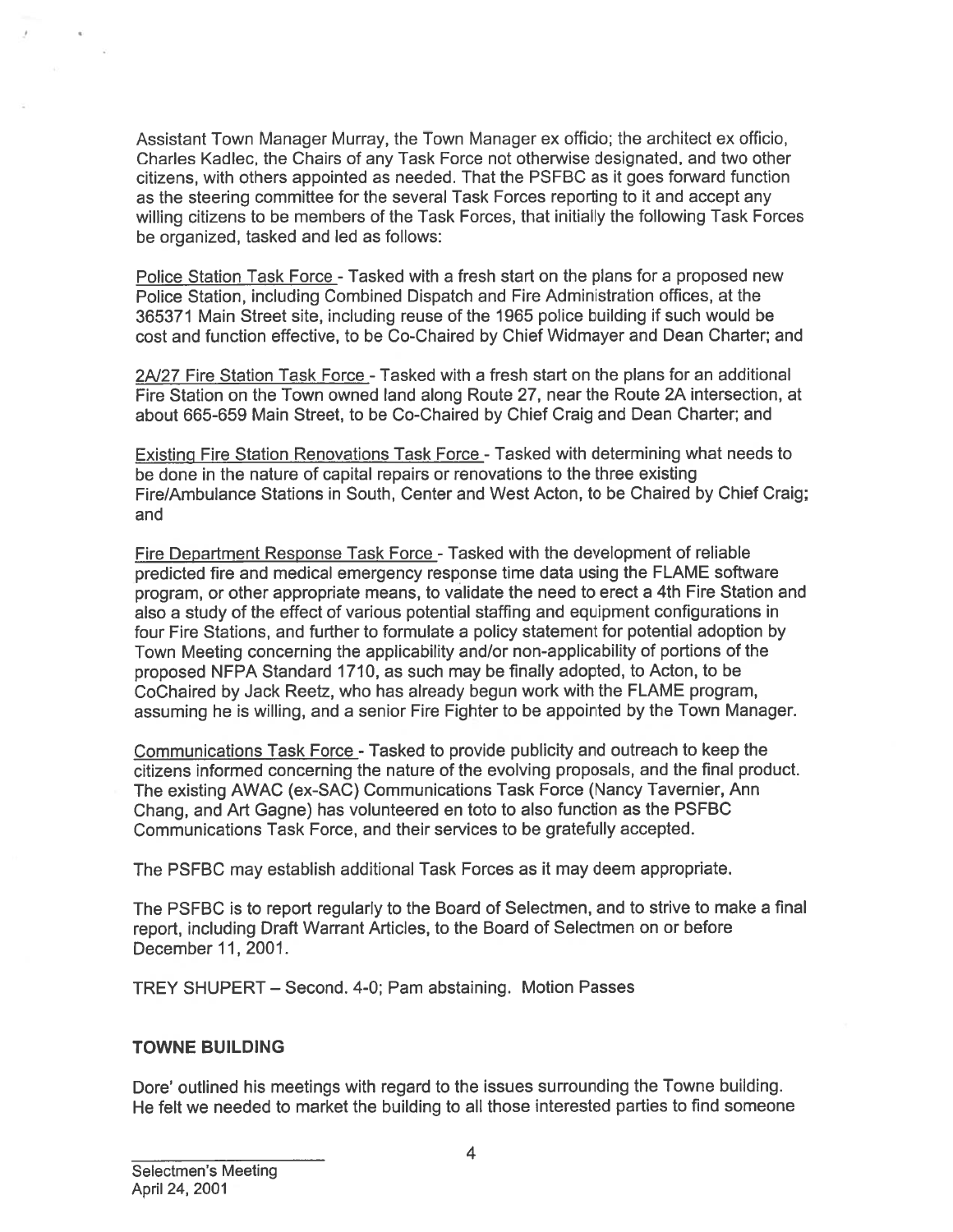to reuse the building and to keep the historical qualities to keep it alive and functioning. It was discussed that our Zoning requires parking spaces.

Peter felt that affordable housing and/or elderly would be <sup>a</sup> grea<sup>t</sup> reuse.

Dore' has already asked the Town Manager to prepare <sup>a</sup> RFP.

Peter asked that we ge<sup>t</sup> <sup>a</sup> letter from the school to list what they need and what are their intentions and constraints.

### COMMITTEE ASSIGNMENTS

The Board discussed the list and inserted Walter for Herman and asked that the Advisory committees be added to the list. HDC Study Committee etc. and further that <sup>a</sup> short note be sent by the Chairman's after each meeting by email to interested parties with <sup>a</sup> brief overview of actions so that the all would be updated before minutes are prepare<sup>d</sup> by boards and committees. to reuse the building and to keep the historical qualities to keep it all<br>three discussed that our Zoning requires parking spaces.<br>Peter felt that affordable housing and/or elderly would be a great reu<br>Dore' has already as

GOALS & OBJECTIVES Peter will review and repor<sup>t</sup> back. Dore' said we could remove the Vallencourt house from the list. Peter will take the first stab at revising the list.

<sup>A</sup> Nadine Road resident suggested we have an E-Mail site and <sup>a</sup> sort of bulletin board to pos<sup>t</sup> peoples views about what is needed as well as other concerns. He urge<sup>d</sup> <sup>a</sup> solution to Kelley's Corner be developed. He further asked that noise and light pollution be examined.

### OPEN SPACE

This is <sup>a</sup> replacement for the 61A Advisory Committee on Open Space TREY SHUPERT — Moved to create the Open Space and Recreation Committee. WALTER FOSTER — Second. UNANIMOUS VOTE. It was noted to include Laura Sikalis and Hart Millet.

ACTON CONSERVATION TRUST — They reviewed the Golf course principals materials forwarded by Planning. They are recommending that the Selectmen condition land swap on it being <sup>a</sup> course that is practicing Environmental Principals for Golf courses in the United States. Peter will respond in writing.

#### JENKS FUND REVIEW — Trey to handle

#### PLANNING BOARD FILING FEE

Staff does not see <sup>a</sup> justification for the waiver as they have done considerable review of this project to date. — DORE' HUNTER — Moved to deny the waiver. TREY SHUPERT second. UNANIMOUS VOTE.

### PLANNING BOARD MEMBER ELEVATION FROM ASSOC. TO FULL MEMBER -GREG NIEMYSKI

TREY SHUPERT — Moved to appoint Greg Niemyski as <sup>a</sup> full member to fill Walter